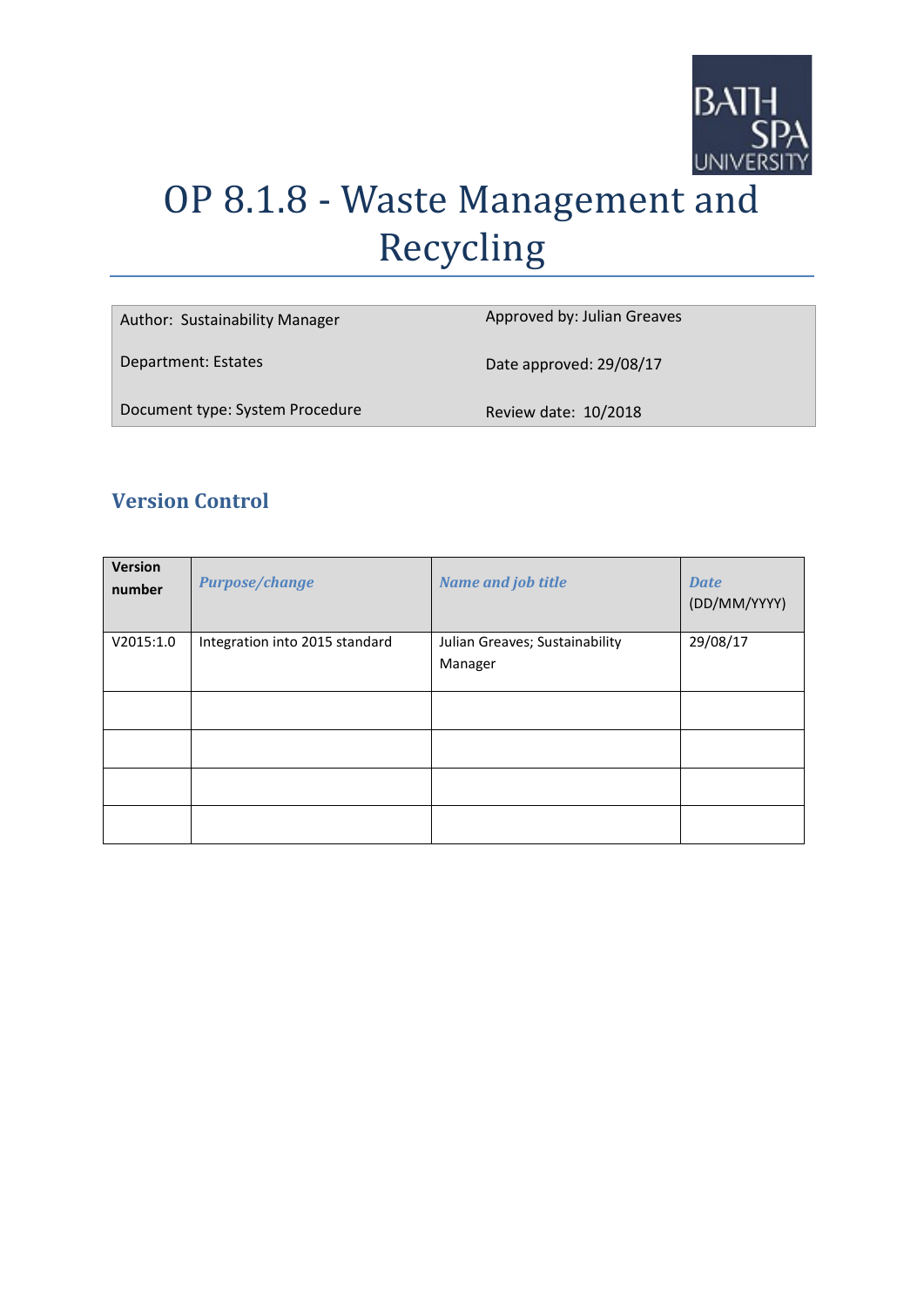#### **PROCEDURE:**

#### **PURPOSE:**

- To describe how waste and recycling is managed at Bath Spa University
- To ensure that the Objective to reduce the amount of waste sent to landfill and increase the volume of waste captured for recycling is achieved.

To ensure compliance with relevant environmental legislation and Duty of Care under Section 34 of the EPA (1990).

#### **METHOD:**

#### **Re-use, recycling and general waste**

- Re-usable furniture and appliances are re-distributed either within BSU or to local schools/charities via the WARPit system, which is managed by the Porterage Team Leader and Sustainability Assistant
- All waste is collected in three streams at all locations: Mixed recycling; Food Waste and Non-Recyclables. Paper is also collected separately as confidential waste in offices and adjacent to photocopiers
- Domestic services staff empty bins on a daily basis and remove non-recyclable waste, recycling and food to the designated waste-handling area
- BSU's designated waste contractor(s) are responsible for collecting recycling, food and nonrecyclable waste from the designated holding areas

#### **Commercial waste**

- Wherever possible, commercial waste is segregated into separate wood, metal, green waste and general waste skips
- Skip hire is requested by relevant staff members via the WMS system, stating the nature of the waste
- The Waste Manger orders appropriate (wood, metal, green waste and landfill) skips and retains relevant documentation, to ensure waste to landfill is minimised

#### **Hazardous and clinical waste**

- All hazardous wastes are segregated from general waste, stored securely and disposed of in accordance with the Hazardous Waste Regulations (2005). A record of the hazardous waste that has been removed from site is maintained by the Assistant Porterage Manager, with support from the Sustainability Manager.
- Clinical waste is collected at source by the designated contractor (Cannon Hygiene)
- Printer cartridges are replaced in their original containers or bagged and are then collected by porterage through the WMS System.
- Batteries are collected in dedicated battery bins in several locations around site for disposal via a registered compliance scheme.

#### **IT & WEEE waste**

• All IT and WEEE waste is collected from source by Domestic Services Staff and securely stored in the designated container, from where it is picked up by the contractor responsible. Audit and control of WEEE item management is through the WARP-it system. – See Figure 1 for process description.

#### **Record keeping**

- All paper-based records relating to waste disposal are held by the Assistant Porterage Manager who is responsible for liaising with appropriate staff to ensure records are stored correctly.
- •

### **EFFECTS & ACTIONS ON NON-CONFORMANCE:**

If this procedure is not applied it may result in:

• A failure to achieve the Institution's objectives and targets regarding waste and recycling,